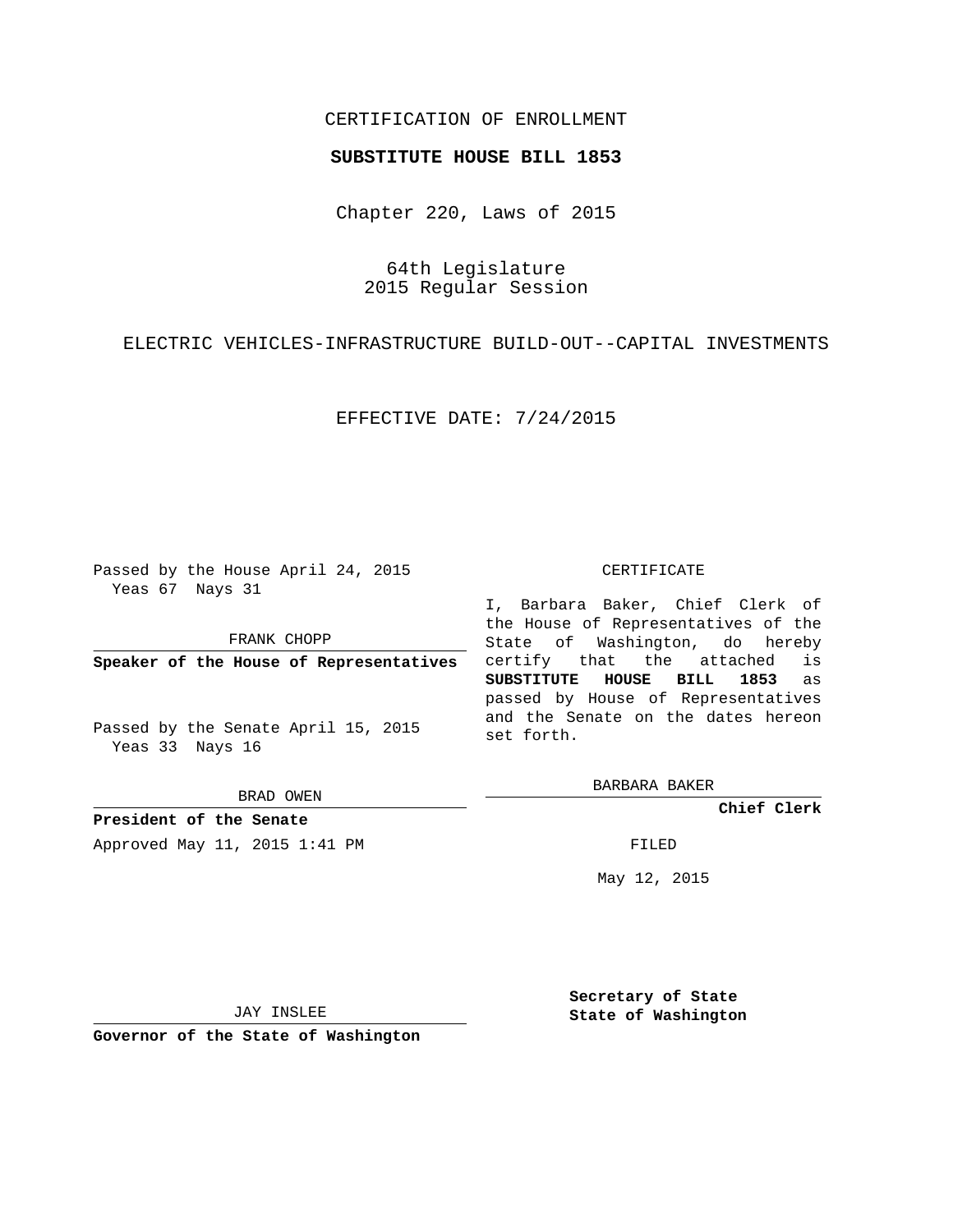## **SUBSTITUTE HOUSE BILL 1853**

AS AMENDED BY THE SENATE

Passed Legislature - 2015 Regular Session

# **State of Washington 64th Legislature 2015 Regular Session**

**By** House Technology & Economic Development (originally sponsored by Representatives Magendanz, Bergquist, Morris, Muri, Tarleton, Fitzgibbon, and Tharinger)

READ FIRST TIME 02/19/15.

 AN ACT Relating to utility leadership in electric vehicle charging infrastructure build-out; adding a new section to chapter 80.28 RCW; and creating a new section.3

BE IT ENACTED BY THE LEGISLATURE OF THE STATE OF WASHINGTON:

 NEW SECTION. **Sec. 1.** (1) The legislature finds that the transportation sector is Washington's largest contributor to greenhouse emissions and hazardous air pollutants as defined by federal national ambient air quality standards and mobile source air toxics rules. The sector's portion is considerably higher than the national average because our state relies heavily on hydropower for electricity generation, unlike other states that rely on fossil fuels such as coal, petroleum, and natural gas to generate electricity.

 (2) The legislature also finds that federal clean air act regulations and complementary Washington policies supporting renewable energy generation, energy efficiency, and energy conservation are likely to result in further reduction of emissions in the electricity and in the combined residential, commercial, and industrial sectors. The legislature finds that state policy can achieve the greatest return on investment in reducing greenhouse gas emissions and improving air quality by expediting the transition to alternative fuel vehicles, including electric vehicles.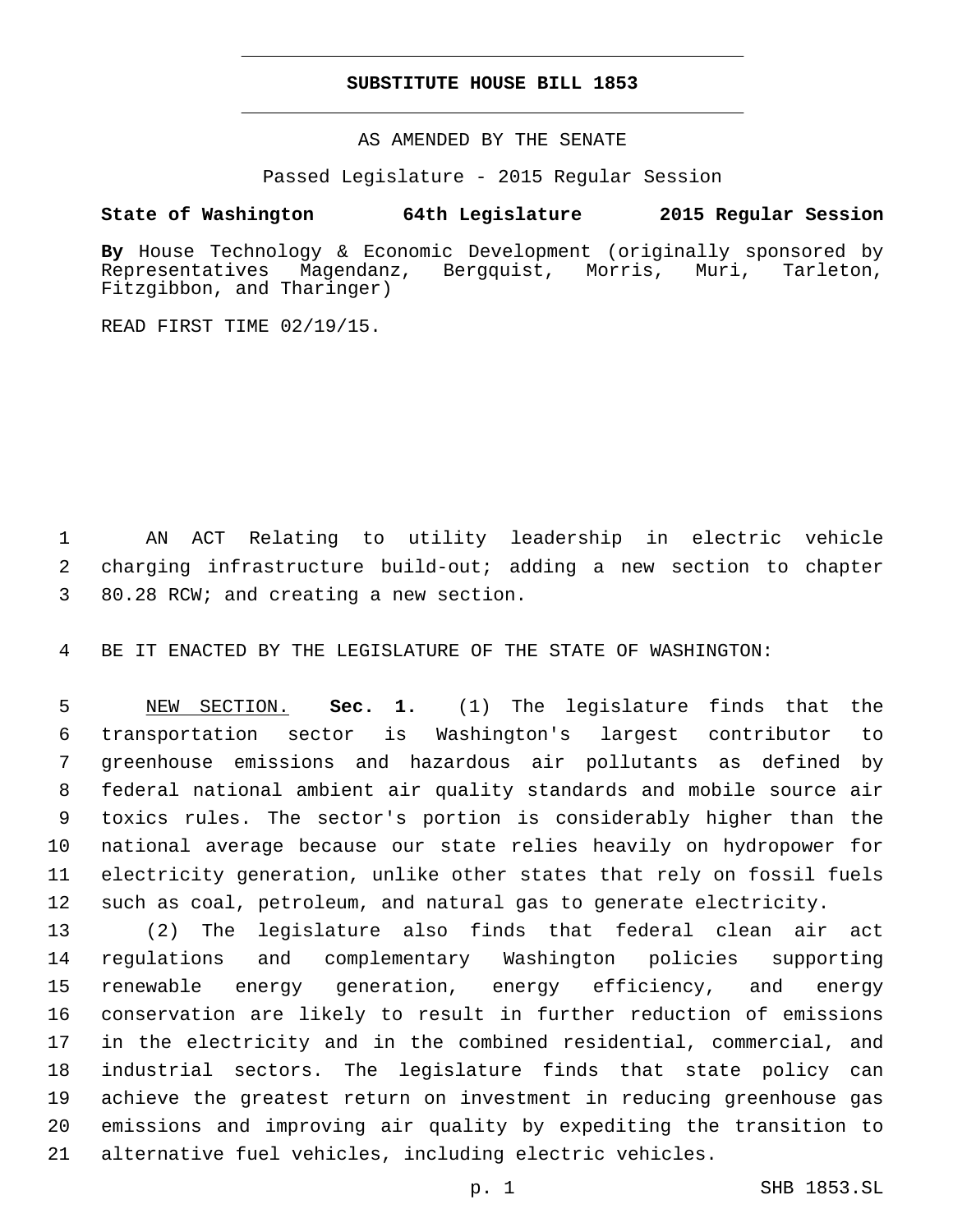(3) The legislature finds that utilities, who are traditionally responsible for understanding and engineering the electrical grid for safety and reliability, must be fully empowered and incentivized to be engaged in electrification of our transportation system. The legislature further finds that it has given utilities other policy directives to promote energy conservation which do not make the benefits of building out electric vehicle infrastructure, as well as any subsequent increase in energy consumption, readily apparent. Therefore the legislature intends to provide a clear policy directive and financial incentive to utilities for electric vehicle 11 infrastructure build-out.

 NEW SECTION. **Sec. 2.** A new section is added to chapter 80.28 13 RCW to read as follows:

 (1) In establishing rates for each electrical company regulated under this title, the commission may allow an incentive rate of return on investment on capital expenditures for electric vehicle supply equipment that is deployed for the benefit of ratepayers, provided that the capital expenditures do not increase costs to ratepayers in excess of one-quarter of one percent. The commission must consider and may adopt other policies to improve access to and promote fair competition in the provision of electric vehicle supply 22 equipment.

 (2) An incentive rate of return on investment under this section may be allowed only if the company chooses to pursue capital investment in electric vehicle supply equipment on a fully regulated basis similar to other capital investments behind a customer's meter. In the case of an incentive rate of return on investment allowed under this section, an increment of up to two percent must be added to the rate of return on common equity allowed on the company's other investments.30

 (3) The incentive rate of return on investment authorized in subsection (2) of this section applies only to projects which have been installed after July 1, 2015, and which are reasonably expected, at the time they are placed in the rate base, to result in real and tangible benefits for rate payers by being installed and located where electric vehicles are most likely to be parked for intervals 37 longer than two hours.

 (4) The incentive rate of return on investment increment pursuant to this section may be earned only for a period up to the depreciable

p. 2 SHB 1853.SL